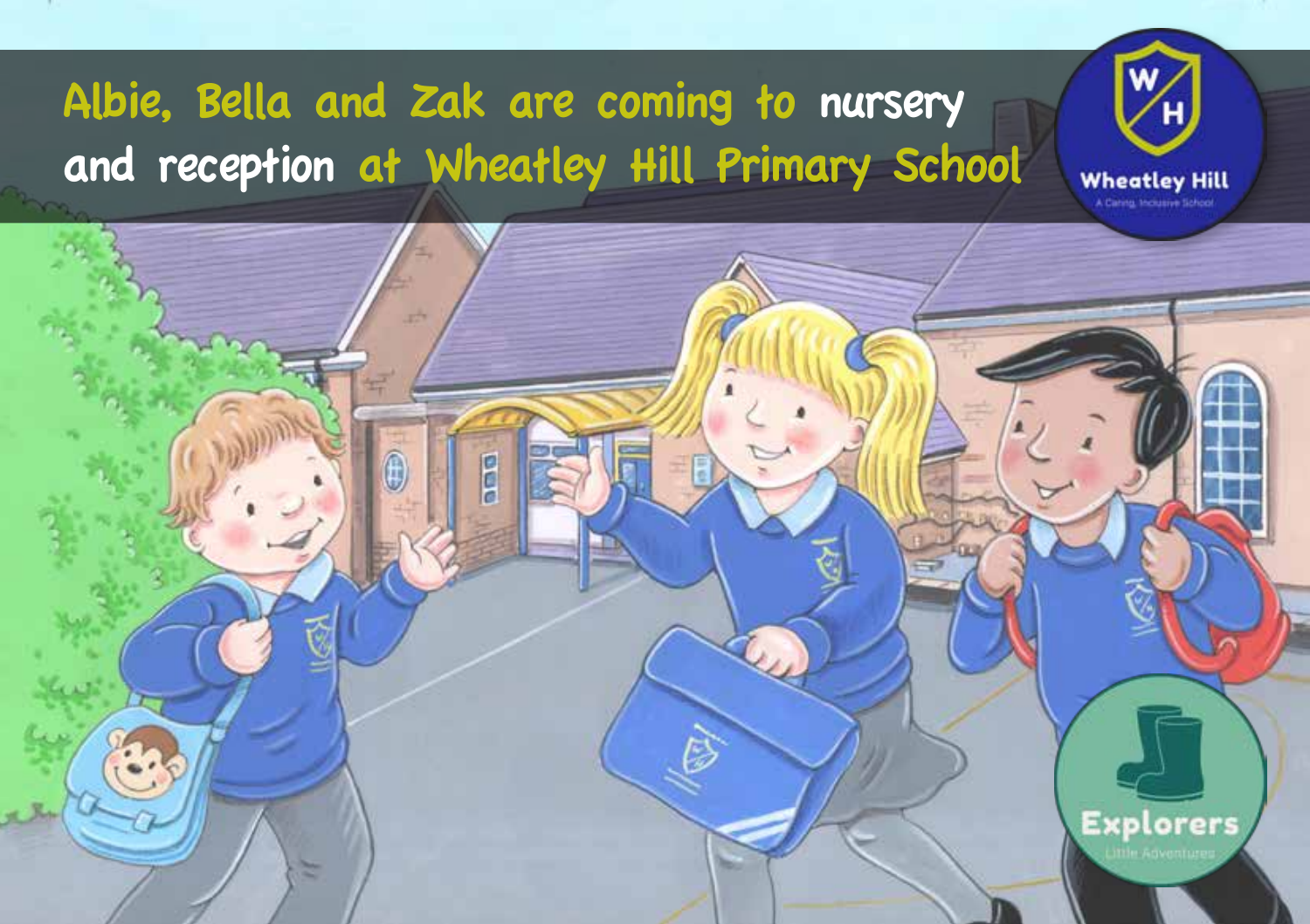Your grown-ups will bring you to the school entrance. Kind adults will be waiting there to meet you and take you into school.

"Hello, Albie," says the teacher. "You are going to have such an exciting day in nursery."



## What happens when I come to school?

When you get into the classroom, you will sit on the carpet and practise writing your name by copying it from your name tag, like Albie is doing.

When everyone has arrived, you will sit with your 'family' group, which will be the little group that you will spend most of your time with.



Can you write your name?

Your teacher will check who is in that day. Then you will have 'Welcome Time' where you share any news you have and your teacher will tell you about all the exciting things you are going to do that day.



Albie is hanging up his coat on his special coat peg in the corridor.

You will find your name tag and take it into the classroom. Albie's teacher has helped him find his tag.

1bie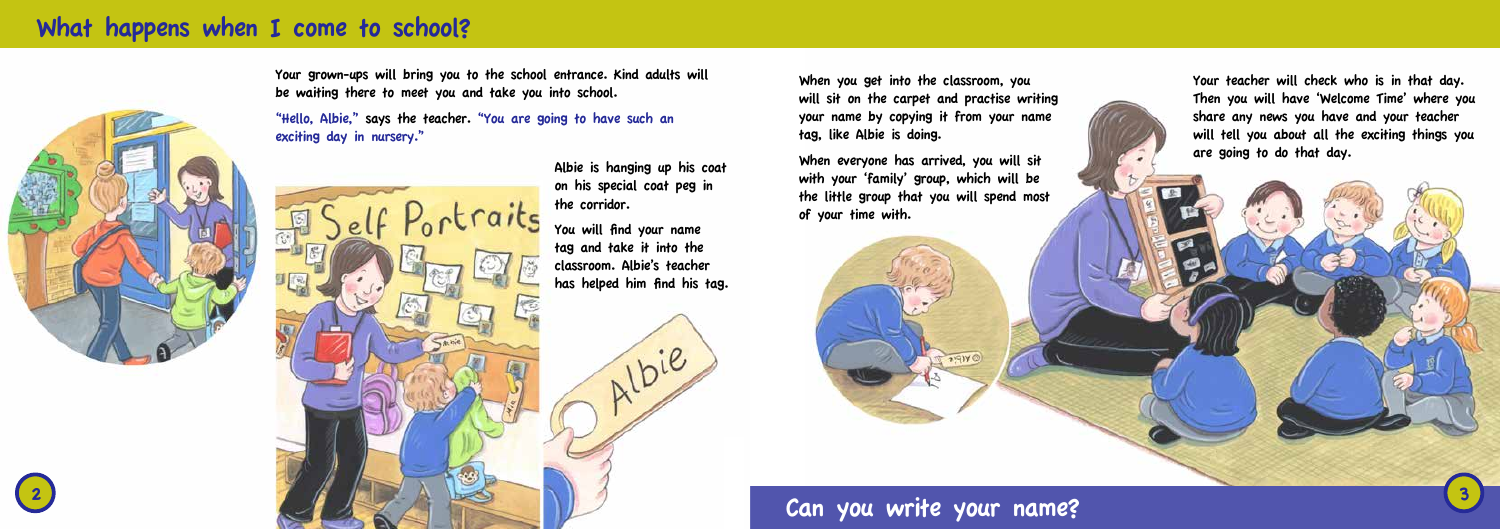# What will I do in nursery? What will I do in reception?

You will learn and make friends as you play. Sometimes you will do an activity with your teacher, but most of the time you will choose what you would like to do.





What are you looking forward to doing in nursery? What are you looking forward to doing in reception?

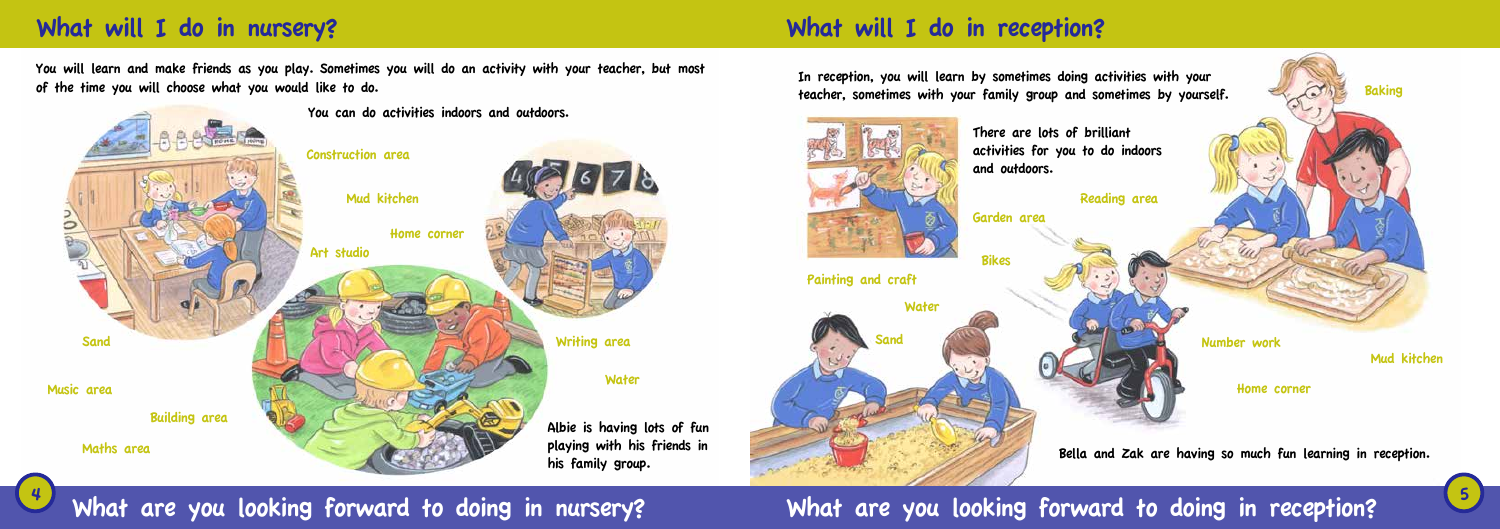## What exciting things will we learn about?

You will learn some things in detail. We call these things 'topics'.

You will look at books, listen to stories, make pictures and do crafts about the topic. You may also eat food related to the topic, sing songs and learn rhymes.

> Bella and her friends have dressed up as astronauts. "Look, I can see the planet we are going to," says Zak. "I am going to go and explore it," says Bella.

> > What things are you interested in?

The children are learning lots about space. They have made rockets and space rocks.

Now the children are learning about ancient Egypt. They have learnt about pyramids and Egyptian gods. They are wrapping each other up as mummies.

"This is so much fun," says Zak. "Yes," says Bella. "Learning is brilliant!"

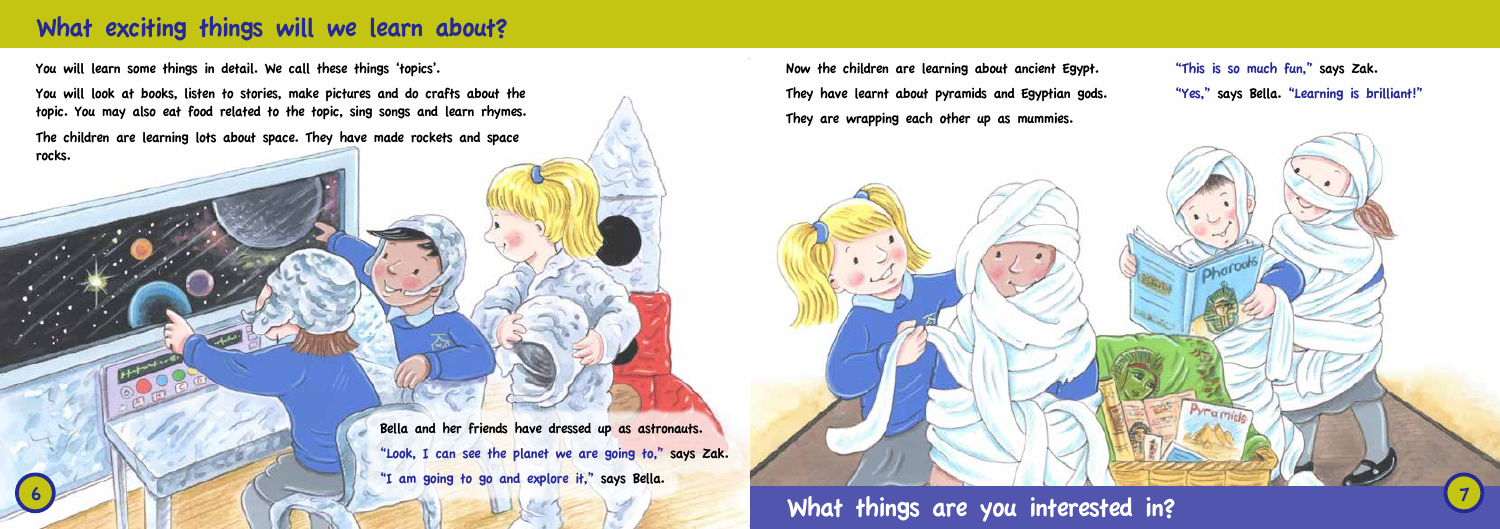## What if I am hungry or thirsty? The state of the state of the total what happens if I need to go to the toilet?

You will have a snack of fresh fruit and a carton of milk every day. You will help yourself to a snack and sit at a table with your friends.



The toilets are in a room within your classroom.

You can go to the toilet whenever you need to, but if you are doing an activity with your teacher, let them know that you are going.



At lunchtime, after you have washed your hands, your teacher will take you to the hall for your lunch. You will line up at the hatch and choose your meal, like Bella is doing. Kind lunchtime staff will give you your food. The food is delicious and there is always a vegetarian choice.

> Then you will sit at a table with your friends to enjoy your meal, like Zak and Bella are doing.



You will go to the toilet by yourself, but if you have an accident or need help, don't worry. Tell your teacher and they will help.

> Bella goes to classroom.

the toilet and remembers to wash her hands with soap and water before she goes back to her





"I am glad that I practised lots at home before I started school," she says. "Going to the toilet at school is so easy."

# What is your favourite meal? The state of the state of the toilet by yourself?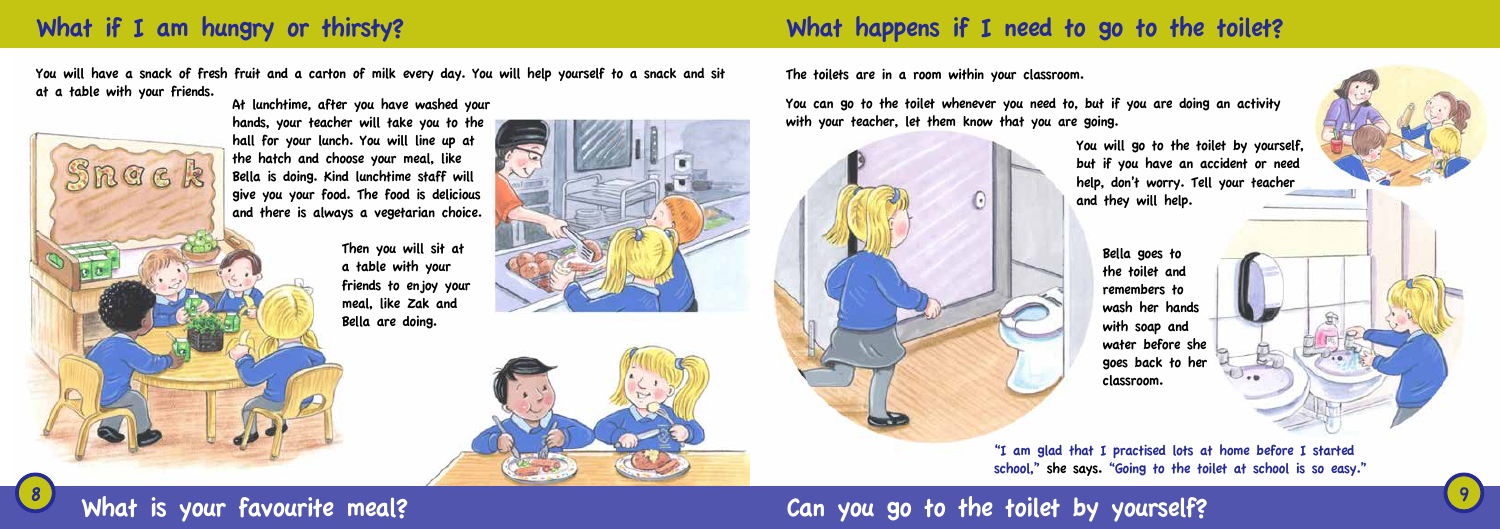## What is Forest School? What is Big Play?

All year round, you will have lots of fun learning in our wonderful Forest School.

As the seasons change, you will learn about nature, forage, study minibeasts, build campfires and lots more. Albie and his friends are having hot chocolate with marshmallows.

"I can see a tiny bug," says Albie, as he looks at a leaf with a magnifying glass.

Every week, you will spend a whole session at 'Big Play'. You will have lots of fun playing in the enormous Soft Play area, using the climbing frame and bouncing on the trampoline. Zak didn't always like climbing, but he loves it now after climbing lots at Big Play. "Well done, Zak," says his teacher. "You are climbing so well."



What are you looking forward to doing at Big Play?